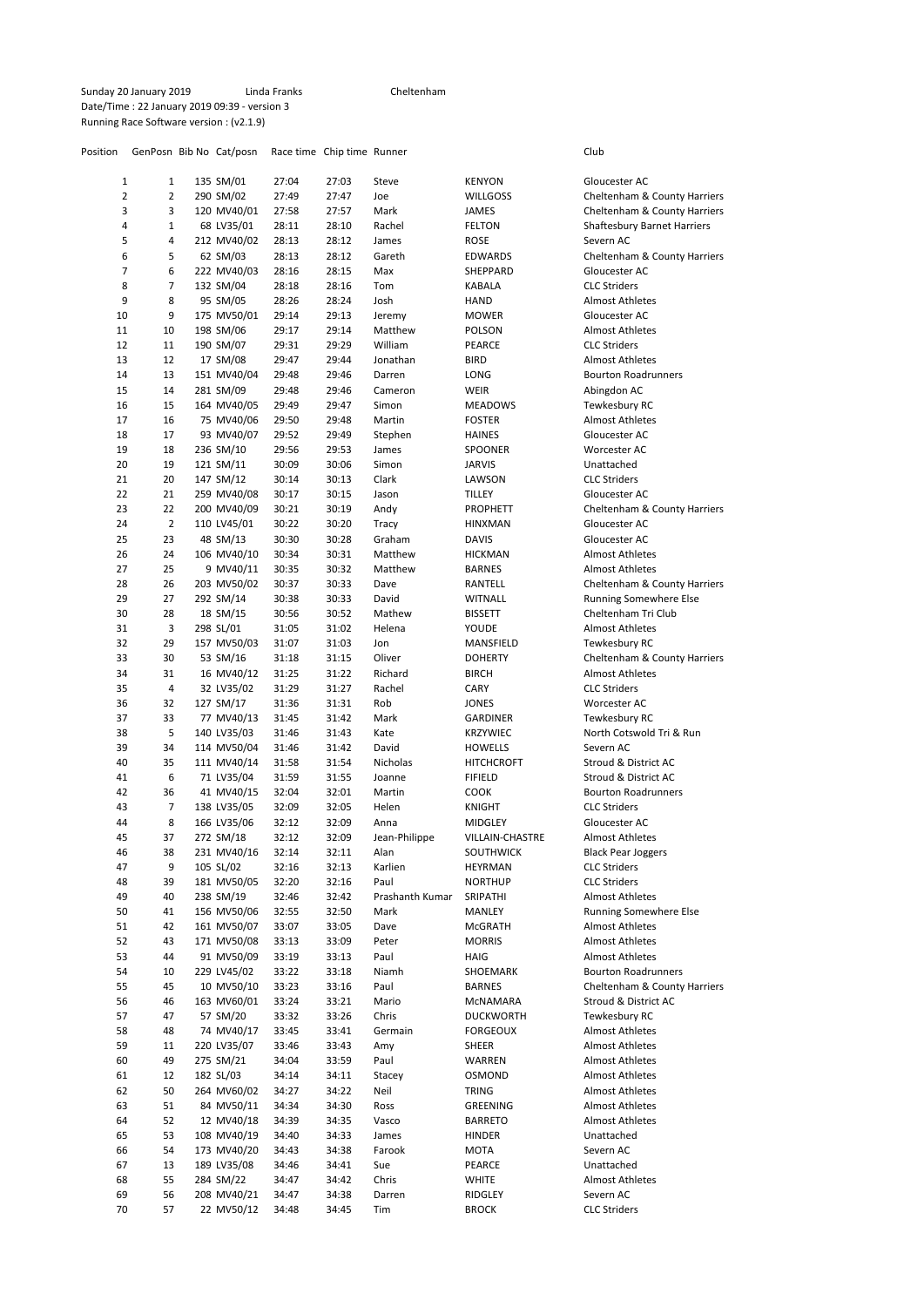| 71  | 58  | 36 MV60/03   | 34:52 | 34:46 | Mike                  | <b>CHIPPING</b>     | Bristol & West AC            |
|-----|-----|--------------|-------|-------|-----------------------|---------------------|------------------------------|
| 72  | 59  | 228 MV40/22  | 35:01 | 34:55 | Gary                  | <b>SMITH</b>        | <b>CLC Striders</b>          |
| 73  | 60  | 218 MV50/13  | 35:02 | 34:57 | Mohammed Hanif SHAIKH |                     | <b>Almost Athletes</b>       |
| 74  | 14  | 107 LV45/03  | 35:03 | 34:56 | Karen                 | <b>HIGUERA</b>      | Cirencester AC               |
| 75  | 15  | 102 SL/04    | 35:05 | 35:01 | Virginia              | <b>HEAD</b>         | Unattached                   |
| 76  | 61  | 131 MV60/04  | 35:07 | 35:02 | Christopher           | <b>JUREVICIUS</b>   | Stroud & District AC         |
|     |     |              |       |       |                       |                     |                              |
| 77  | 16  | 89 LV45/04   | 35:12 | 35:09 | Jeanette              | <b>GULLICK</b>      | <b>Almost Athletes</b>       |
| 78  | 62  | 293 MV60/05  | 35:26 | 35:19 | Danny                 | WIZARD              | Unattached                   |
| 79  | 63  | 72 MV40/23   | 35:28 | 35:23 | Robert                | <b>FOORD</b>        | <b>Almost Athletes</b>       |
| 80  | 17  | 51 LV35/09   | 35:40 | 35:35 | Natasha               | DENT                | <b>Black Pear Joggers</b>    |
| 81  | 64  | 33 SM/23     | 35:47 | 35:35 | Robert                | CASE                | Stroud & District AC         |
| 82  | 65  | 54 MV50/14   | 35:56 | 35:50 | Neil                  | <b>DOOLEY</b>       | Cheltenham Tri Club          |
| 83  | 18  | 159 LV45/05  | 35:57 | 35:52 | Amanda                | <b>MARTIN</b>       | Tewkesbury RC                |
| 84  | 66  | 145 MV40/24  | 35:58 | 35:44 | Peter                 | LAW                 | Stroud & District AC         |
|     | 67  |              |       |       |                       |                     | <b>CLC Striders</b>          |
| 85  |     | 39 MV60/06   | 36:07 | 35:58 | Edward                | <b>COLLIER</b>      |                              |
| 86  | 19  | 26 LV35/10   | 36:12 | 36:00 | Lou                   | <b>BRYAN</b>        | <b>Almost Athletes</b>       |
| 87  | 20  | 7 LV35/11    | 36:13 | 36:09 | Michelle              | <b>BALCHIN</b>      | <b>Almost Athletes</b>       |
| 88  | 68  | 253 MV50/15  | 36:26 | 36:16 | Steve                 | <b>TAYLOR</b>       | <b>Almost Athletes</b>       |
| 89  | 21  | 249 LV35/12  | 36:35 | 36:30 | Kerry Lee             | <b>TAYLOR</b>       | North Cotswold Tri & Run     |
| 90  | 69  | 193 SM/24    | 36:45 | 36:37 | Steve                 | PHELPS              | <b>Almost Athletes</b>       |
| 91  | 70  | 79 MV60/07   | 36:51 | 36:36 | John                  | <b>GIBSON</b>       | <b>Bourton Roadrunners</b>   |
| 92  | 71  | 88 SM/25     | 37:02 | 36:56 | Philip                | <b>GRIFFITHS</b>    | Unattached                   |
| 93  | 22  |              |       |       | Helen                 | <b>HOWES</b>        | <b>CLC Striders</b>          |
|     |     | 115 LV35/13  | 37:11 | 37:01 |                       |                     |                              |
| 94  | 72  | 209 MV60/08  | 37:14 | 37:09 | Alan John             | ROBERTSON           | Forest Of Dean AC            |
| 95  | 23  | 262 SL/05    | 37:16 | 37:02 | Laura                 | TRING               | Unattached                   |
| 96  | 73  | 174 MV50/16  | 37:20 | 37:15 | Duncan                | <b>MOUNSOR</b>      | <b>Almost Athletes</b>       |
| 97  | 24  | 153 SL/06    | 37:23 | 37:16 | Sophie                | LONGLEY             | <b>Almost Athletes</b>       |
| 98  | 74  | 4 MV60/09    | 37:35 | 37:33 | Gregory               | LEYSHON             | Severn AC                    |
| 99  | 75  | 265 MV50/17  | 37:38 | 37:20 | Jim                   | TROWBRIDGE          | <b>Almost Athletes</b>       |
| 100 | 25  | 291 LV35/14  | 37:39 | 37:30 | Joanna                | WISNIEWSKA-BARRETO  | <b>Almost Athletes</b>       |
| 101 | 76  | 283 MV50/18  | 37:40 | 37:32 | Dave                  | <b>WESTON</b>       | Unattached                   |
|     |     |              |       |       |                       |                     |                              |
| 102 | 77  | 2 MV60/10    | 37:42 | 37:34 | Steven                | ADAMS               | Almost Athletes              |
| 103 | 78  | 214 MV60/11  | 37:50 | 37:45 | David                 | SAUNDERS            | Dursley RC                   |
| 104 | 79  | 162 SM/26    | 37:54 | 37:43 | Chris                 | MCMAHON             | <b>Almost Athletes</b>       |
| 105 | 80  | 192 MV40/25  | 37:55 | 37:48 | Mark                  | <b>PERKINS</b>      | Gloucester AC                |
| 106 | 26  | 248 SL/07    | 37:56 | 37:51 | Eleanor               | <b>TAYLOR</b>       | Running Somewhere Else       |
| 107 | 81  | 158 MV40/26  | 38:09 | 38:04 | Victor                | <b>MARQUES</b>      | Severn AC                    |
| 108 | 82  | 234 MV50/19  | 38:10 | 38:03 | Mike                  | <b>SPEKE</b>        | <b>CLC Striders</b>          |
| 109 | 27  | 76 LV35/15   | 38:19 | 38:13 | Helen                 | <b>FURSMAN-REID</b> | <b>Almost Athletes</b>       |
|     | 28  |              |       |       |                       |                     | <b>Almost Athletes</b>       |
| 110 |     | 67 LV45/06   | 38:32 | 38:26 | Donna                 | <b>EVANS</b>        |                              |
| 111 | 83  | 118 MV40/27  | 38:33 | 38:21 | Jason                 | <b>HULANCE</b>      | Cheltenham rc                |
| 112 | 29  | 113 LV55/01  | 38:35 | 38:24 | Penny                 | <b>HOWARD</b>       | Stroud & District AC         |
| 113 | 30  | 5 SL/08      | 38:39 | 38:33 | Marianne              | <b>BADGER</b>       | North Cotswold Tri & Run     |
| 114 | 31  | 82 LV55/02   | 38:41 | 38:31 | Karen                 | GOMM                | <b>Almost Athletes</b>       |
| 115 | 84  | 294 SM/27    | 38:46 | 38:39 | Sam                   | WIZARD              | <b>Almost Athletes</b>       |
| 116 | 32  | 44 LV55/03   | 39:00 | 38:46 | Lesley                | COTTLE              | <b>Almost Athletes</b>       |
| 117 | 33  | 25 LV35/16   | 39:02 | 38:51 | Charmaine             | <b>BRUNT</b>        | <b>Almost Athletes</b>       |
|     |     |              |       |       |                       |                     |                              |
| 118 | 34  | 201 SL/09    | 39:08 | 38:57 | Jenny                 | RANDALL             | Almost Athletes              |
| 119 | 85  | 40 SM/28     | 39:08 | 38:58 | Michael               | COMBELLACK          | Almost Athletes              |
| 120 | 35  | 251 LV45/07  | 39:13 | 39:08 | Lorraine              | TAYLOR              | Almost Athletes              |
| 121 | 86  | 199 MV50/20  | 39:16 | 39:09 | Kevin                 | <b>PROBYN</b>       | Severn AC                    |
| 122 | 36  | 87 SL/10     | 39:24 | 39:17 | Ceri                  | <b>GRIFFITHS</b>    | Almost Athletes              |
| 123 | 37  | 221 SL/11    | 39:25 | 39:16 | Cat                   | SHELLEY             | Unattached                   |
| 124 | 87  | 176 SM/29    | 39:28 | 39:12 | Alan                  | MULLEN              | Almost Athletes              |
| 125 | 38  | 194 LV45/08  | 39:35 | 39:29 | Kirsty                | <b>PITTS</b>        | Running Somewhere Else       |
| 126 | 39  | 130 SL/12    | 39:37 | 39:25 | Melissa               | JONGA               | Crc                          |
|     |     |              |       |       |                       |                     |                              |
| 127 | 40  | 296 LV45/09  | 39:38 | 39:32 | Hayley                | <b>WOOLNOUGH</b>    | Almost Athletes              |
| 128 | 88  | 243 MV40/28  | 39:39 | 39:29 | Stuart                | STONER              | Unattached                   |
| 129 | 89  | 268 MV70+/01 | 39:46 | 39:40 | Steve                 | <b>TURFREY</b>      | Cheltenham baby boome        |
| 130 | 41  | 141 LV45/10  | 40:04 | 39:54 | Debs                  | LACEY               | Unattached                   |
| 131 | 90  | 211 MV50/21  | 40:07 | 39:57 | Jude                  | RODRIGUES           | Tewkesbury RC                |
| 132 | 42  | 134 LV35/17  | 40:24 | 40:13 | Victoria              | KENNEDY             | Almost Athletes              |
| 133 | 91  | 63 SM/30     | 40:29 | 40:20 | Joe                   | EDWARDS             | Unattached                   |
| 134 | 43  | 52 LV55/04   | 40:30 | 40:16 | Carole                | <b>DOHERTY</b>      | Almost Athletes              |
|     |     |              |       |       |                       |                     |                              |
| 135 | 44  | 280 SL/13    | 40:40 | 40:32 | Nicola                | WEAGER              | <b>CLC Striders</b>          |
| 136 | 92  | 252 SM/31    | 40:49 | 40:41 | Rich                  | TAYLOR              | Running Somewhere Else       |
| 137 | 93  | 65 MV60/12   | 40:51 | 40:39 | Dave                  | <b>ELLIOTT</b>      | <b>Almost Athletes</b>       |
| 138 | 94  | 139 MV50/22  | 40:51 | 40:37 | Richard               | KNIGHTLEY           | Almost Athletes              |
| 139 | 95  | 97 MV40/29   | 40:52 | 40:41 | John                  | HARPER              | Unattached                   |
| 140 | 96  | 152 MV50/23  | 40:53 | 40:45 | Matt                  | LONG                | Gloucester North Runners     |
| 141 | 97  | 195 MV60/13  | 40:57 | 40:51 | Martin                | <b>PITTS</b>        | Running Somewhere Else       |
|     |     |              |       |       |                       |                     |                              |
| 142 | 98  | 232 MV70+/02 | 41:02 | 41:00 | Dave                  | SPACKMAN            | Gloucester AC                |
| 143 | 99  | 217 MV60/14  | 41:12 | 41:05 | George                | SCULLY              | Severn AC                    |
| 144 | 45  | 187 LV55/05  | 41:13 | 41:06 | Sarah                 | PAGE                | Running Somewhere Else       |
| 145 | 46  | 50 LV45/11   | 41:15 | 41:09 | Sarah                 | DENNIS              | <b>Tewkesbury Allrunners</b> |
| 146 | 100 | 119 MV40/30  | 41:15 | 41:06 | Barry                 | <b>IRVINE</b>       | Almost Athletes              |
|     |     |              |       |       |                       |                     |                              |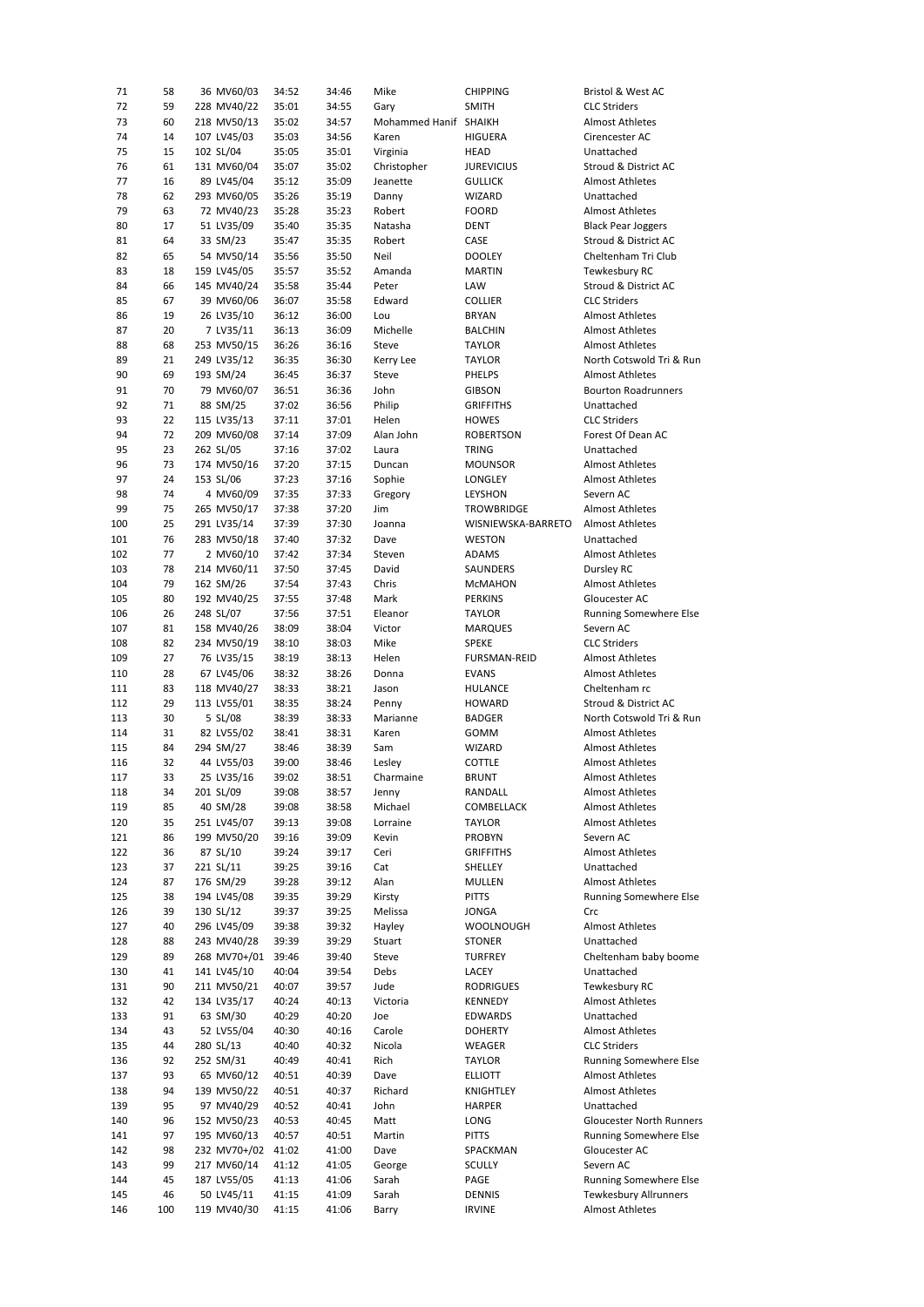| 147        | 47        | 206 LV45/12                | 41:18          | 41:10          | Rebecca          | REYNOLDS            | <b>CLC Striders</b>                             |
|------------|-----------|----------------------------|----------------|----------------|------------------|---------------------|-------------------------------------------------|
| 148        | 48        | 186 SL/14                  | 41:18          | 41:04          | Maddie           | PAGE                | <b>Almost Athletes</b>                          |
| 149        | 49        | 125 LV45/13                | 41:23          | 41:14          | Gail             | <b>JONES</b>        | <b>Black Pear Joggers</b>                       |
| 150        | 101       | 160 MV50/24                | 41:25          | 41:08          | Dave             | <b>MAYO</b>         | <b>CLC Striders</b>                             |
| 151        | 50        | 59 SL/15                   | 41:37          | 41:24          | Lindsay          | <b>DYER</b>         | Unattached                                      |
| 152        | 102       | 154 MV50/25                | 41:40          | 41:31          | Dominic          | LYES                | <b>Almost Athletes</b>                          |
| 153        | 51        | 100 LV35/18                | 41:43          | 41:30          | Charlie          | HAWARD              | <b>CLC Striders</b>                             |
| 154        | 52        | 279 LV35/19                | 41:46          | 41:35          | Becca            | WAUGH               | <b>Almost Athletes</b>                          |
| 155        | 103       | 207 MV60/15                | 41:47          | 41:28          | Kevin            | <b>RICHARDS</b>     | <b>Almost Athletes</b>                          |
| 156        | 53        | 196 SL/16                  | 41:47          | 41:35          | Natalie          | <b>PLUCK</b>        | <b>Almost Athletes</b>                          |
| 157        | 54        | 30 LV55/06                 | 41:48          | 41:34          | Gillian          | CARRICK             | <b>Bourton Roadrunners</b>                      |
| 158        | 104       | 184 MV50/26                | 42:00          | 41:51          | Paul             | <b>OVENS</b>        | Unattached                                      |
| 159        | 55        | 183 LV45/14                | 42:43          | 42:34          | Clare            | <b>OVENS</b>        | Unattached                                      |
| 160        | 105       | 297 MV60/16                | 42:47          | 42:39          | Steve            | YARNOLD             | <b>Almost Athletes</b>                          |
| 161        | 56        | 90 LV45/15                 | 42:49          | 42:38          | Claire           | <b>GWILLIAM</b>     | Angels RC                                       |
| 162        | 106       | 126 MV50/27                | 42:50          | 42:35          | Mark             | <b>JONES</b>        | Cheltenham rc                                   |
| 163        | 57        | 269 LV45/16                | 43:00          | 42:53          | Claire           | <b>TURNER</b>       | Runaways                                        |
| 164        | 58        | 239 LV45/17                | 43:01          | 42:54          | Cathy            | <b>STEER</b>        | Running Somewhere Else                          |
| 165        | 107       | 49 MV40/31                 | 43:08          | 42:51          | Kev              | <b>DENDY</b>        | <b>Almost Athletes</b>                          |
| 166        | 59        | 172 LV45/18                | 43:16          | 43:04          | Sheena           | MOSELEY             | Tewkesbury RC                                   |
|            | 60        | 178 LV45/19                | 43:22          | 43:10          | Claire           |                     |                                                 |
| 167        |           |                            |                |                |                  | <b>MUSTOE</b>       | Unattached                                      |
| 168        | 61        | 270 LV45/20                | 43:29          | 43:21          | Jennie           | <b>TURNER</b>       | Runaways                                        |
| 169        | 62        | 23 LV35/20                 | 43:32          | 43:23          | Hannah           | <b>BROWN</b>        | Almost Athletes                                 |
| 170        | 63        | 92 LV45/21                 | 43:34          | 43:24          | Helen            | <b>HAINES</b>       | Gloucester AC                                   |
| 171        | 64        | 225 LV55/07                | 43:46          | 43:39          | Jackie           | SLAUGHTER           | <b>Almost Athletes</b>                          |
| 172        | 108       | 61 MV50/28                 | 43:50          | 43:43          | Mark             | <b>EAVERS</b>       | <b>Almost Athletes</b>                          |
| 173        | 65        | 256 LV45/22                | 43:53          | 43:46          | <b>Becky</b>     | <b>THOMAS</b>       | Tewkesbury RC                                   |
| 174        | 66        | 240 SL/17                  | 44:03          | 43:42          | Nicole           | STENT-HOPE          | <b>Almost Athletes</b>                          |
| 175        | 109       | 42 SM/32                   | 44:03          | 43:43          | Jeremy           | <b>COOPER</b>       | <b>Almost Athletes</b>                          |
| 176        | 67        | 244 LV35/21                | 44:07          | 43:55          | Natalie          | <b>STOW</b>         | <b>Almost Athletes</b>                          |
| 177        | 68        | 122 LV35/22                | 44:20          | 44:05          | Vicky            | <b>JEFFS</b>        | Unattached                                      |
| 178        | 69        | 28 LV45/23                 | 44:21          | 44:06          | Lucinda          | <b>BUBB</b>         | <b>Tewkesbury Allrunners</b>                    |
| 179        | 70        | 210 LV35/23                | 44:27          | 44:19          | Cheryl           | <b>RODHAM</b>       | Unattached                                      |
| 180        | 110       | 128 MV40/32                | 44:35          | 44:24          | Russell          | <b>JONES</b>        | Unattached                                      |
| 181        | 71        | 73 LV45/24                 | 44:38          | 44:27          | Sara             | <b>FORCE</b>        | Angels RC                                       |
| 182        | 72        | 58 LV35/24                 | 44:41          | 44:28          | Nikki            | <b>DURNELL</b>      | <b>Almost Athletes</b>                          |
| 183        | 73        | 215 LV45/25                | 44:42          | 44:24          | Tina             | SAWLE               | Cheltenham rc                                   |
| 184        | 74        | 267 LV35/25                | 44:44          | 44:37          | Heidi            | <b>TURFREY</b>      | Lady Runners of Cheltenham                      |
| 185        | 111       | 233 MV50/29                | 44:48          | 44:30          | Bob              | SPAWTON             | <b>Almost Athletes</b>                          |
| 186        | 75        | 168 LV55/08                | 44:49          | 44:34          | Sue              | MONAGHAN            | <b>Almost Athletes</b>                          |
| 187        | 76        | 230 LV55/09                | 44:58          | 44:45          | Deborah          | SOUTHGATE           | Angels RC                                       |
| 188        | 77        | 66 LV45/26                 | 45:12          | 44:59          | Deborah          | <b>ELLIOTT</b>      | <b>Almost Athletes</b>                          |
| 189        | 112       | 258 MV60/17                | 45:19          | 45:10          | Jeffrey          | TIBBLES             | <b>Almost Athletes</b>                          |
| 190        |           | 6 MV40/33                  | 45:25          | 45:10          | Kevin            | <b>BALCHIN</b>      | <b>Almost Athletes</b>                          |
| 191        |           |                            |                |                |                  |                     |                                                 |
| 192        | 113       |                            |                |                |                  |                     |                                                 |
|            | 78        | 277 LV45/27                | 45:26          | 45:17          | Pauline          | WARRENDER           | <b>Hucclecote Harriers</b>                      |
|            | 79        | 81 LV35/26                 | 45:36          | 45:20          | Becki            | <b>GILBERTHORPE</b> | <b>Hucclecote Harriers</b>                      |
| 193        | 80        | 276 SL/18                  | 45:38          | 45:29          | Jenna            | WARRENDER           | <b>Hucclecote Harriers</b>                      |
| 194        | 81        | 255 LV45/28                | 45:41          | 45:24          | Julia            | THOM                | Unattached                                      |
| 195        | 82        | 99 LV45/29                 | 45:45          | 45:26          | Chaweewan        | HARTLEY             | Almost Athletes                                 |
| 196        | 83        | 1 LV55/10                  | 46:11          | 45:58          | Jayne            | ADAMS               | Almost Athletes                                 |
| 197        | 114       | 3 MV50/30                  | 46:12          | 45:57          | Peter            | <b>ALLSOPP</b>      | Almost Athletes                                 |
| 198        | 84        | 261 LV35/27                | 46:24          | 46:12          | Helen            | <b>TOMLINSON</b>    | Unattached                                      |
| 199        | 115       | 146 MV70+/03               | 46:26          | 46:17          | David            | LAWRENCE            | Almost Athletes                                 |
| 200        | 116       | 69 MV50/31                 | 46:46          | 46:34          | Garry            | FENLEY              | Unattached                                      |
| 201        | 85        | 14 LV45/30                 | 46:55          | 46:41          | Janine           | BENNETT             | Almost Athletes                                 |
| 202        | 86        | 104 LV35/28                | 47:01          | 46:49          | Amanda           | HENSMAN             | Dursley RC                                      |
| 203        | 117       | 250 SM/33                  | 47:01          | 46:44          | Liam             | <b>TAYLOR</b>       | <b>Almost Athletes</b>                          |
| 204        | 87        | 60 LV35/29                 | 47:02          | 46:49          | Victoria         | EARLS               | Tewkesbury RC                                   |
| 205        | 88        | 247 LV45/31                | 47:30          | 47:17          | Tracy            | TAILFORD            | Tewkesbury RC                                   |
| 206        | 89        | 223 LV35/30                | 47:41          | 47:29          | Pinky            | SHETTY              | <b>Almost Athletes</b>                          |
| 207        | 118       | 179 SM/34                  | 47:54          | 47:38          | David            | NELSON              | Almost Athletes                                 |
| 208        | 119       | 129 MV60/18                | 47:59          | 47:44          | Bill             | JONES               | Almost Athletes                                 |
| 209        | 90        | 15 LV45/32                 | 48:09          | 47:51          | Jane             | <b>BIRCH</b>        | <b>Almost Athletes</b>                          |
| 210        | 91        | 155 LV55/11                | 48:23          | 48:10          | Lynne            | MACEDO              | Almost Athletes                                 |
| 211        | 92        | 177 LV35/31                | 48:42          | 48:31          | Jayne            | <b>MURPHY</b>       | Almost Athletes                                 |
| 212        | 120       | 133 MV50/32                | 48:52          | 48:40          | Kevin            | KEEGAN              | Cheltenham rc                                   |
| 213        | 121       | 295 MV60/19                | 49:36          | 49:28          | Bernard          | WOODS               | Almost Athletes                                 |
| 214        | 93        | 169 LV55/12                | 49:50          | 49:38          | Jacqueline       | MORGAN              | Unattached                                      |
| 215        | 94        | 24 LV45/33                 | 49:52          | 49:39          | Louise           | <b>BRUCE</b>        | Cheltenham rc                                   |
|            | 95        | 101 LV55/13                |                |                | Claire           |                     | Almost Athletes                                 |
| 216        |           |                            | 50:12          | 49:59          |                  | HAWES               |                                                 |
| 217        | 122       | 98 MV60/20                 | 50:14          | 49:56          | Melvyn           | HARRIS              | Almost Athletes                                 |
| 218        | 96        | 103 LV45/34                | 50:32          | 50:15          | Andrea           | HEATHFIELD          | Cheltenham rc                                   |
| 219        | 97        | 246 LV55/14                | 50:47          | 50:34          | Sandra           | <b>STUART</b>       | Almost Athletes                                 |
| 220        | 98        | 263 SL/19                  | 51:30          | 51:16          | Lou              | TRING               | Almost Athletes                                 |
| 221<br>222 | 99<br>100 | 191 LV35/32<br>150 LV45/35 | 51:46<br>51:50 | 51:29<br>51:33 | Coralie<br>Kathy | PEARSON<br>LEWIS    | Almost Athletes<br><b>Tewkesbury Allrunners</b> |